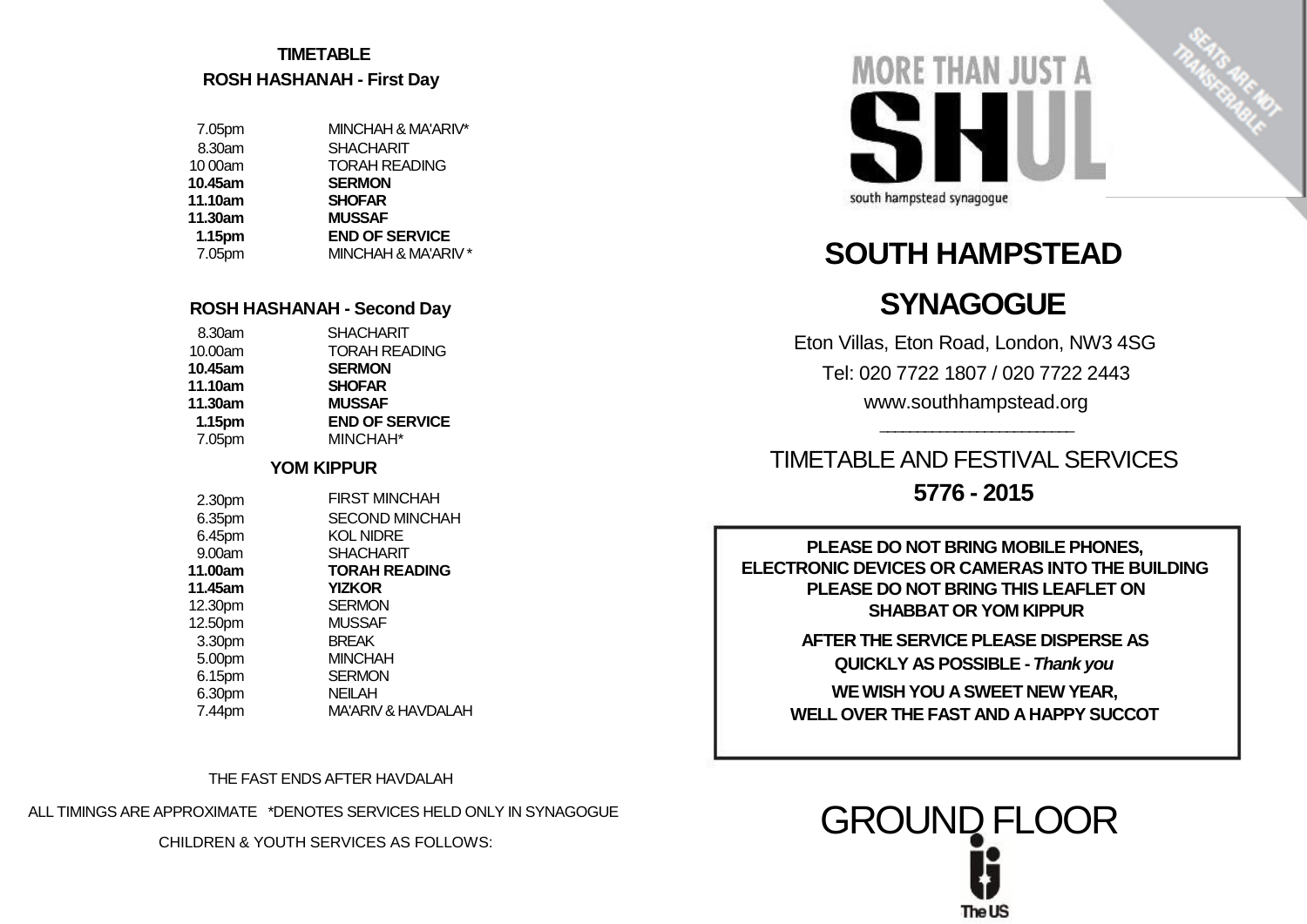#### CHILDREN SERVICES WILL COMMENCE AT 11:15AM AND WILL END AT APPROXIMATELY 12:30PM

All children services & SHY will take place at 100 Avenue Road

# **Gentlemen A**

A complete listing of daily service times is available at www.southhampstead.org and in 'Shmaltz' the weekly newsletter distributed by the Shul office.